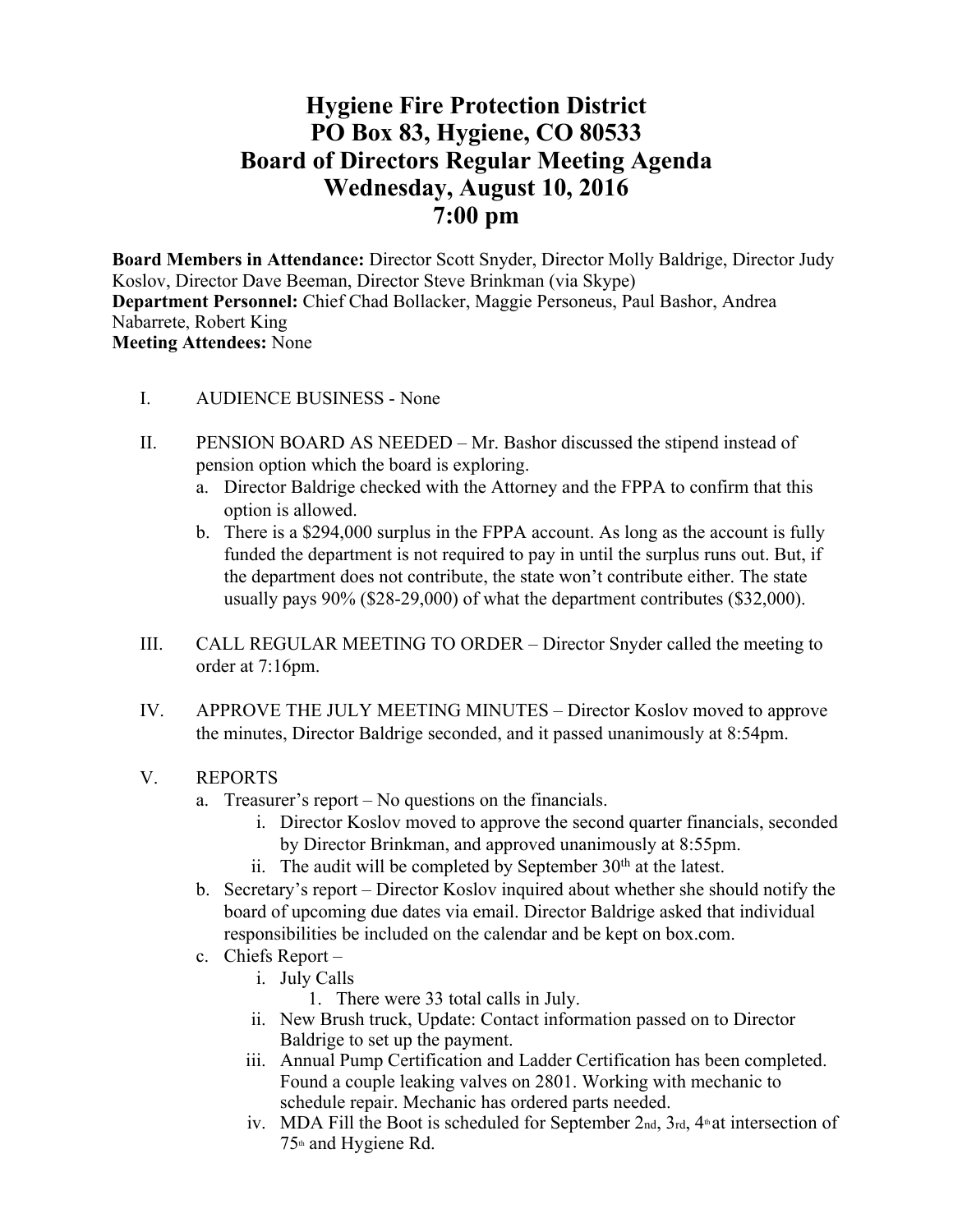- v. Hygiene Hay Days is scheduled for September 3rd. Department will be doing an extrication demonstration and demonstrations with Fire Extinguishers
- vi. Discussion of Call Staffing Standards CFAI call attendance depends on risk analysis. The majority of district is in the low risk category.
	- 1. Director Koslov moved to set a standard for emergency call staffing; 6 personnel for non-EMS and 2 personnel for EMS calls responding within 15 minutes, 80% of the time in 2016. Seconded by Director Beeman and approved unanimously at 7:43pm.
	- 2. Member Interviews Discussion
	- 3. Job Descriptions for Part Time Administrative Assistant/Firefighter 24-30 Hours a week
	- 4. Job Description for Part Time Volunteer Recruitment Retention Coordinator/Firefighter 24 hours a week
		- a. Director Koslov moved to approve the Administrative Position description. Director Beeman seconded, Director Baldrige abstained from voting.
		- b. Director Baldrige asked to table it until next month to review the information more thoroughly.
		- c. Director Koslov withdrew the motion for further consideration next month.
		- d. Director Baldrige would like the department, if it's going to spend more money on personnel, to spend it on a shift program or stipend program for firefighters before any administrative positions.
	- 5. The Marijuana Grow Facility proposal is scheduled with the County Commissioners with a hearing Scheduled
	- 6. First draft of 2017 Budget Request. Still in progress. Funds for part time positions and new brush truck have not been calculated into the budget request yet.
	- 7. Auto/Mutual Aid Chief Bollacker is discussing with AMR ambulance service changes. Chris Williams with AMR is running numbers to analyze the cost of a joint ambulance option.
	- 8. Incentive Options Research Agenda items 8 and 9 will be discussed in the September meeting.
		- a. Member Interviews
			- i. Options
				- 1. Stipend/Pension
				- 2. Pay Per Call
				- 3. Officer Pay
				- 4. Non-Monetary
	- 9. Long Term Solutions
		- a. Volunteer Recruiting Efforts
			- i. Recruiting Staff Position
		- b. Medical Only Responders
		- c. Ambulance Plans
- VI. OLD BUSINESS
	- a. Reevaluate BOD Goals Further discussion in September meeting.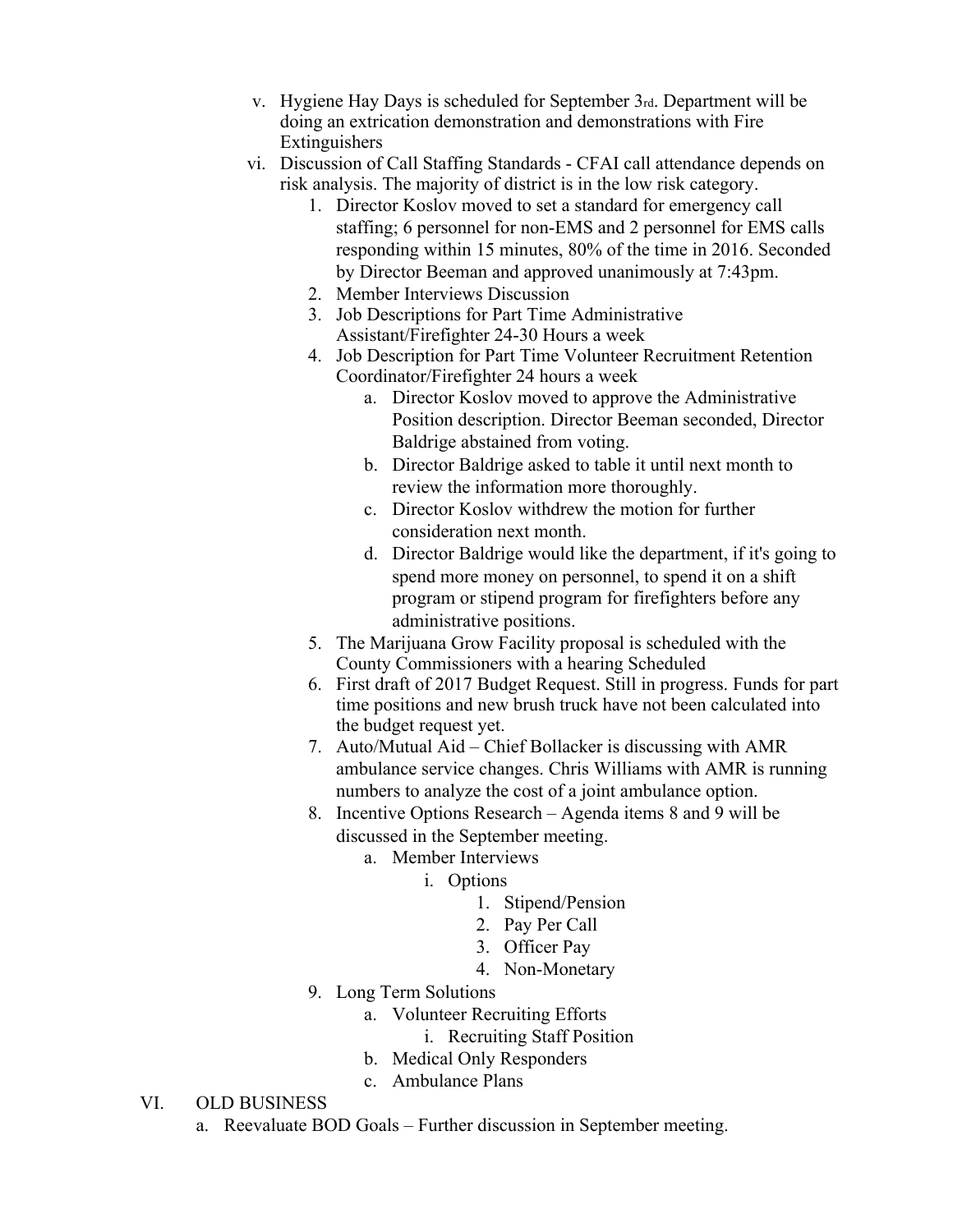- b. Insurance Director Beeman met with the insurance agent and created a summary document which he uploaded to his box.com folder. He added insurance due dates to the calendar.
- c. Long Range Plan Director Brinkman is working on this. He would like to table it until the September meeting.
- d. Board SOPs As they are developed, Director Baldrige will send them to the board and then finalize them via email, using Board meetings for this topic only if there is need for discussion.
- e. Chief's Job Description and Benefits Directors Snyder and Baldrige will work on this further offline.
- f. Box.com Director Beeman will assist board members to create their accounts and folders.
- g. West Grange Exclusion Director Snyder hasn't received anything else to sign. Lyons Gaddis the attorney has been working on this and has billed the department for legal fees.
- h. Champion Greens Exclusion Director Snyder hasn't received anything else to sign.
	- i. Assistant Chief Trevithick asked if the department will ever see a need to object exclusions. Once properties are excluded there is a loss of tax income.

# VII. NEW BUSINESS –

- a. The replacement SCBAs for the recalled packs have arrived and put in service. In process of shipping recalled SCBA packs back to vendor
- b. Chief will be out of the office August  $17<sup>th</sup>$ -18<sup>th</sup> for a leadership training in Vail, CO.
- VIII. B.O.D. GOALS STATUS CHECK None
- IX. ADJOURNMENT Director Baldrige moved to adjourn, seconded by Director Beeman, and passed unanimously at 9:00pm.